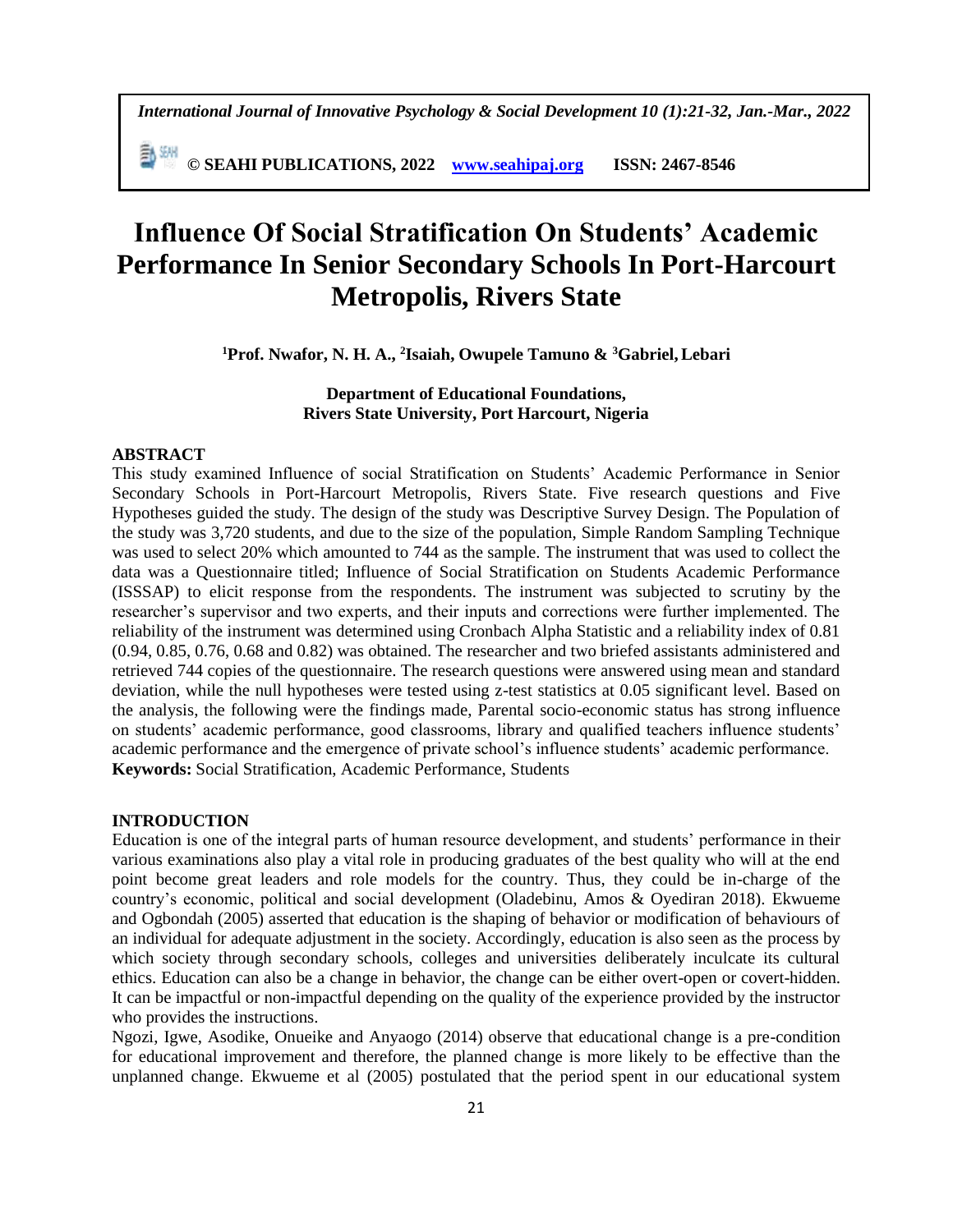should produce specialized individuals in medicine, law, education, engineering, politics, industry, military, business, and the likes. In the same vein, it automatically reflects their various classes to which they belong, and the kind of school (education) they can afford, and prefer their children to attend. This is why Okoh (2004) postulated that the way in which the dissemination of knowledge is developed in any society, reflects the social strata of that society, because knowledge as reflected in the schools syllabus and curriculum is being stratified according to the social structure of the society, where the upper and middle class choose the best in the society, because of their financial capabilities, and reserve the illfunded and neglected public schools for children of those who do not have or lower class parents in the society. He further asserted that the social class (status) to which parents belong, dictate the type of education and school their wards acquire and attend. That is equally the reason why in our society today, using Rivers state as an area of concentration, parents of the upper and middle social class, send their children to private schools with high school fees in clean and decent environment, well-equipped and good library; class rooms with good reading desks and chalkboard, equipped science laboratories with good extra-curriculum activities like excursions, visit to zoos and other educational meaningful places. Whereas parents of the lower class can only afford public or government schools in the state with little or no equipped libraries, laboratories, class rooms, reading desk, unfenced school compounds with little or no excursion or trip of any kind. Thus it is argued that children from the lower strata parents are likely to have lower rates of literate offspring, both in expression and understanding, lower retention rates and also have lower senior secondary school rate (UNDP, 2013). In this regard the researcher deduced that students' academic performance could be influenced by a number of factors, some of which are considered in this study.

Provision of good and quality education, requires requisite physical facilities, that is, good library, laboratories, serene class rooms and qualified non and academic staffs which are prerequisite school based factors for effective learning environment. This as a result makes finance a major resource in education performance (Mbatia, 2004).

Academic performance in Senior Secondary Schools, specifically determines the Students' academic future or achievement. In other words, education is an indispensable means of climbing the social ladder from one rung to another (Nwafor 2016). It actually determines the students' success, whether he or she will proceed to University, or any relevant higher institution of her choice for a higher degree in order to boost his or her chances in the labour market. The performance of students is also determined by the quality of education acquired by them through their teachers at their various secondary schools.

#### **Statement of the Problem**

Senior secondary school students feel that it is proper or right to perform better in their class and external examinations, like Senior School Certificate Examination (S.S.C.E.), General Certificate Examination (G.C.E) and the like. There had been records of failure on students' academic performance in senior secondary schools in Port-Harcourt metropolis, Rivers State, Nigeria, which cannot be over emphasize, and has become a great challenge to educational outcomes. There are cases where students cannot answer questions in the class in the course of lectures, because they lack the knowledge of what to say in situations that calls for expressiveness. These may be attributed to the social class parents belong to which has negatively affected the student not to have the tone and loudness of voice, the fluency of speech, facial expression, eye contact and the body posture necessary for academic performances. (Goldfriend & Davison in Nwakwo, 2011). From the foregoing, Nwankwo (2011), stated that even though it is their wish to do so, but because they are not confident, they are inhibited by fear, anxiety or shyness, or what would become the outcome if they speak. This is a problem situation.

Mainstreaming appeared to be another factor affecting student's academic performance in senior secondary schools. Some students have been marginalized, denied resources and even education. In this regard, can the concept of equality of educational opportunity accommodate all and sundry in Rivers State irrespective of their class or social strata? Some critics claim that theories of reciprocity and cooperation as a pre-condition to equal opportunity, and the demand for justice (Kittay, 1999).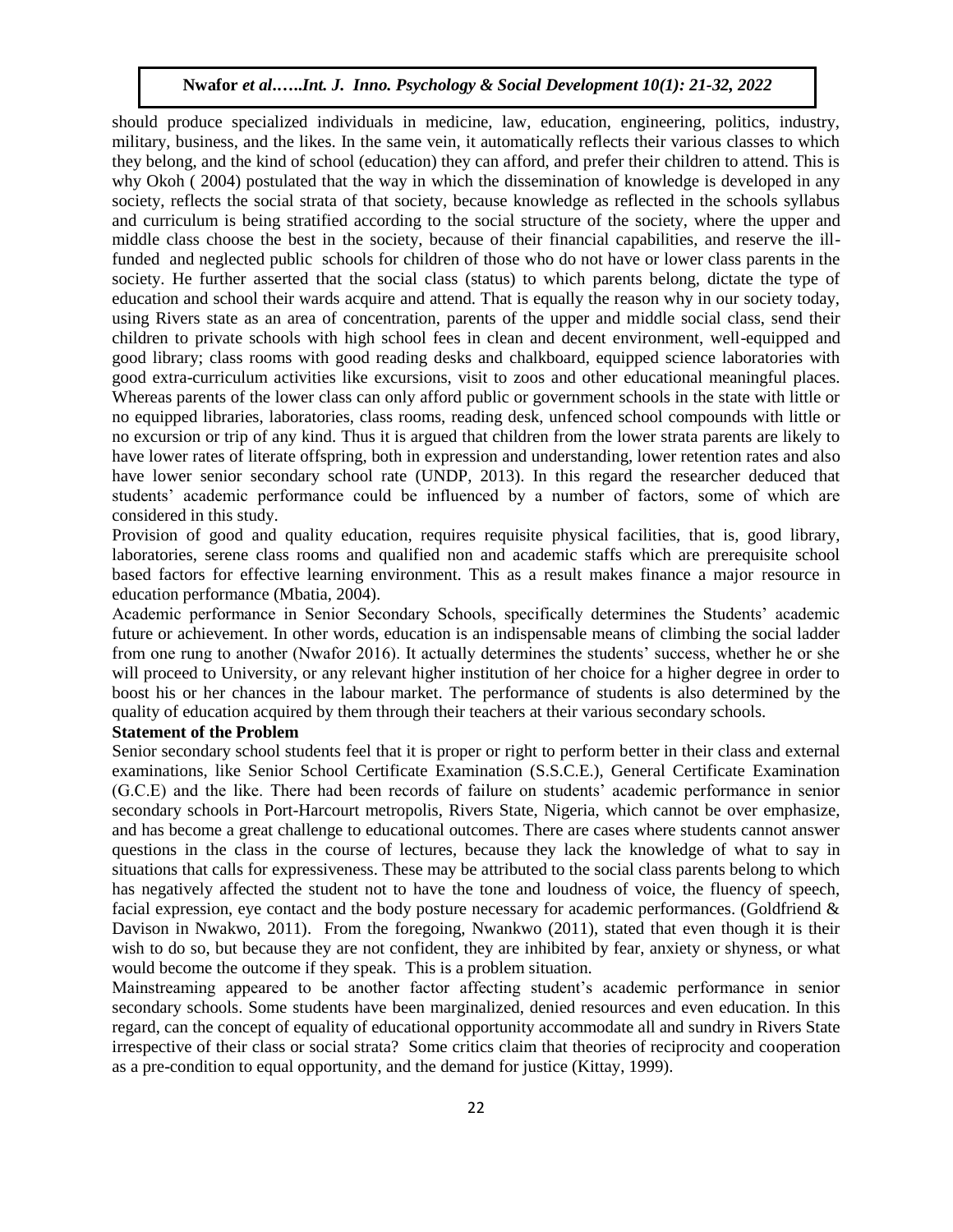There could be a number of factors that apparently affect academic performance of students in senior secondary schools in Rivers state. The researcher looked into some of these factors that affect student's academic performance in senior secondary schools in Rivers State. The study also found out that school based factors such as teacher qualification, habit of absenteeism, financial motivation, and student's parental social strata contribute positively or negatively to student's academic performance. Mr Olu Adenipekun who is the head Nigeria National Office, West Africa Examination Council (WAEC), avers that from 2017 - 2018 and 2018 - 2019 vast number of students performed low in English Language and Mathematics as general subject. The statistics reflected that a total of 1.57m candidates sat for WAEC in 2018. Total percentage of candidates with 5 credits including English Language is put at 48.15%. Whereas in 2019, a total number of 1,590,173 sat for the examination in Nigeria. Mr. Olu Adenipekun reiterated that only 64.18% obtain credits including English Language and Mathematics. It is on this premise that the researcher seek to investigate the influence of social stratification on students' academic performance in senior secondary schools in the study area. The problem of this study therefore is: how do social stratifications influence students' academic performance in senior secondary schools in Port-Harcourt Metropolis, Rivers State?.

#### **Purpose of the Study**

The study is intended to investigate the influence of social stratification on student's academic performance in Senior Secondary Schools in Rivers State. Based on the articulated problems, the researcher undertook this study to achieve the following objectives to:

- 1. determine the extent to which Parental Social Status Influence Students' academic performance in Senior Secondary Schools in Port-Harcourt Metropolis, Rivers State.
- 2. examine the extent of the influence of school-based factors on students' academic performance in Senior Secondary Schools in Port-Harcourt Metropolis, Rivers State.
- 3. determine the extent to which parental occupation influences the academic performance of students in Senior Secondary Schools in Port-Harcourt Metropolis, Rivers State.

#### **Research Questions**

The following research questions guided the study:

- 1. To what extent does parental social status influence students' academic performance in Senior Secondary Schools in Port-Harcourt metropolis, Rivers State?
- 2. To what extent does school-based factors influence students' academic performance in Senior Secondary Schools in Port-Harcourt metropolis, Rivers State?
- 3. To what extent does parental occupation influence students' academic performance in Senior Secondary School in Port-Harcourt metropolis, Rives State?

#### **Hypotheses**

- Ho1 There is no significant difference between the mean responses of public and private school students on the extent parental social status influence academic performance of students in public and private Senior Secondary Schools in Port-Harcourt metropolis, Rivers State.
- Ho2 There is no significant difference between the mean responses of public and private school students on the extent school-based factors influence academic performance of students in public and private schools in Port-Harcourt metropolis, in Rivers State.
- Ho3 There is no significant difference between the mean responses of public and private school students on the extent parental occupation influence academic performance of students in public and private schools in Port-Harcourt metropolis, Rivers State.

#### **METHODOLOGY**

The design of this study was descriptive design. The study was carried out in two (2) Local Government Areas; Obio-Akpor and Port-Harcourt, known as Port-Harcourt Metropolis Rivers. The Population of the study comprised 3,720 students from eight selected Senior Secondary Schools; four Private and four Public Schools in Port-Harcourt Metropolis, Rivers State. Simple random sampling technique was used to select 20% of the population which was 744 students. This is in line with Nwana (2008) who held that for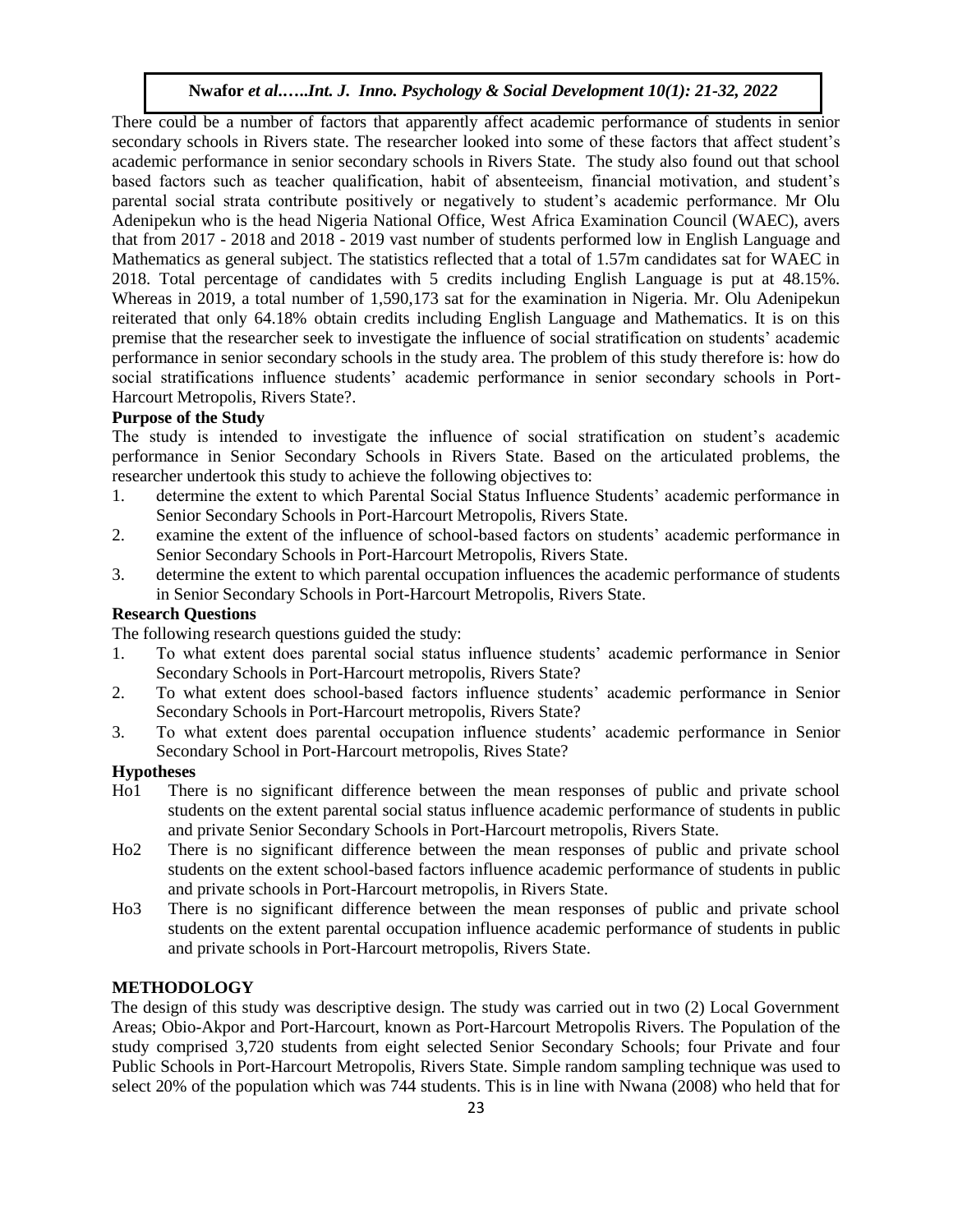few thousands, use 20% or more, that is five thousand below. The instrument used in gathering data was questionnaire titled: Influence of Social Stratification on Students' Academic Performance in Senior Secondary Schools in Rivers State (ISSSAP) with fifty (50) questionnaire items designed by the researcher in line with the modified likert four-point scale. The questionnaire has (2) two sections: section A was used to gather the bio-data of the respondents, while section B contained the questionnaire variables and items. To ascertain the face and content validity of the instrument the questionnaire was presented to the researcher's supervisor and other experts in the Department of Educational Foundations for scrutiny. The comments, suggestions and corrections of these experts were incorporated into the final version of the questionnaire. To ascertain the reliability, the researcher administered 20 copies of the validated instrument to 20 selected respondents outside the selected sample for this study. After retrieval, Cronbach Alpha Statistics was used to determine the reliability index of 0.81.(0.94, 0.84, 0.76, 0.68 and 0.82). The researcher and two research assistants administered and retrieve the distributed copies of the questionnaire. The research assistants were briefed on the modalities for the distribution and retrieval of the instrument from the respondents. The research questions were analyzed by using mean and standard deviation while the null hypothesis was tested using  $z - \text{text statistics at } 0.05$  significant level. The questionnaire was rated thus;

| Very High Extent (VHE)3.50 - 4.00                           |  |
|-------------------------------------------------------------|--|
|                                                             |  |
|                                                             |  |
| Very low Extent (VLE) $\dots \dots \dots \dots 1.00 - 1.49$ |  |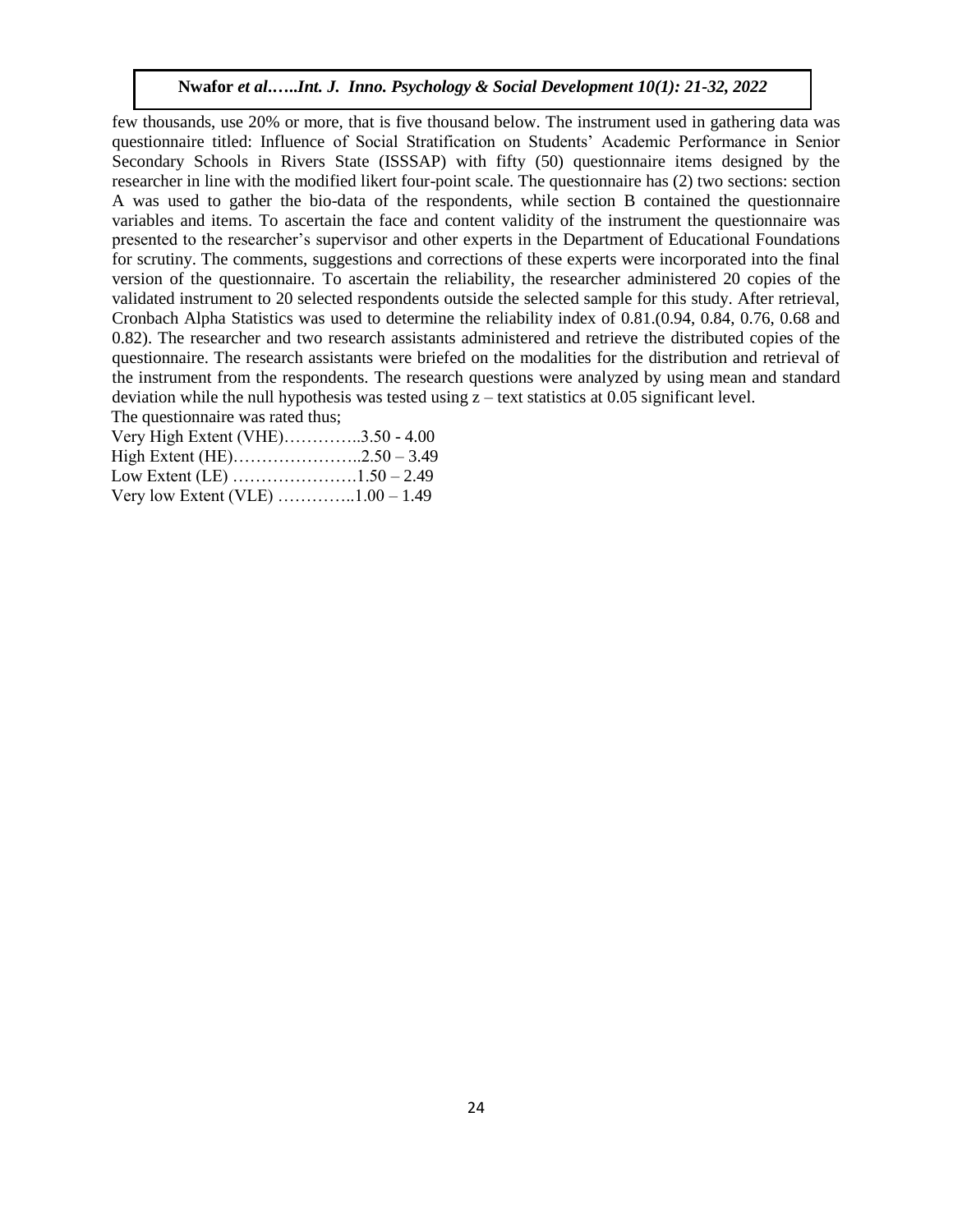## **RESULTS**

## **Research Question 1**

*To what extent does parental social background influence students' academic performance in Senior Secondary Schools in Port-Harcourt metropolis, Rivers State?*

**Table 1: Weighted mean and rank order statistics of the opinions of the respondents on the extent parental social background influence students' academic performance in senior secondary schools in Port-Harcourt metropolis, Rivers State**

| S/N | Items                                                                                                          |                | <b>Public school</b><br><b>Students 452</b> |       |                 | <b>Private school</b><br><b>Students 292</b> |      | $X_1X_2$ Remark    |
|-----|----------------------------------------------------------------------------------------------------------------|----------------|---------------------------------------------|-------|-----------------|----------------------------------------------|------|--------------------|
|     |                                                                                                                | $\mathrm{X}_1$ | SD <sub>1</sub>                             | $X_2$ | SD <sub>2</sub> |                                              |      |                    |
|     | 1. Parents in upper class stratum influence<br>student academic performance                                    |                | 3.17                                        | 1.69  | 2.80            | 1.34                                         |      | 2.48 Low Extent    |
| 2.  | Social Stratification has influenced greatly<br>parent's choice of career for their children                   |                | 3.14                                        | 1.66  | 2.85            | 1.37                                         |      | 2.99 High Extent   |
| 3.  | Parents with lower class stratum influence<br>student academic performance                                     |                | 2.72                                        | 1.29  | 2.81            | 1.35                                         |      | 2.76 High Extent   |
|     | 4. Parents with good educational background<br>influence student academic performance                          |                | 2.32                                        | 1.28  | 1.76            | 1.79                                         |      | 2.04 Low Extent    |
|     | 5. Parents with low educational background<br>influence student academic performance                           |                | 2.15                                        | 1.37  | 1.93            | 1.57                                         |      | 2.04 Low Extent    |
|     | 6. Parents who reside in Government<br>Residential Areas (GRA) influence student<br>academic performance.      |                | 2.38                                        | 1.26  | 2.75            | 1.31                                         |      | 2.56 High Extent   |
| 7.  | Parents who resides in waterfront influence<br>Students' academic performance                                  |                | 3.17                                        | 1.69  | 3.04            | 1.54                                         |      | 3.11 High Extent   |
| 8.  | Parents who send their children to high<br>tuition fee school's influences students<br>academic performance    |                | 2.69                                        | 1.28  | 3.06            | 1.56                                         |      | 2.87 High Extent   |
| 9.  | Parents who takes their children to school<br>on private cars influence student academic<br>performance        |                | 4.14                                        | 3.94  | 2.71            | 1.29                                         |      | 3.43 High Extent   |
|     | 10. Parents who takes their children to schools<br>on public cars or influence student<br>academic performance |                | 2.37                                        | 1.27  | 2.86            | 1.38                                         | 2.62 | <b>High Extent</b> |
|     | Aggregate                                                                                                      |                | 2.83                                        | 1.67  | 2.66            | 1.45                                         | 2.69 |                    |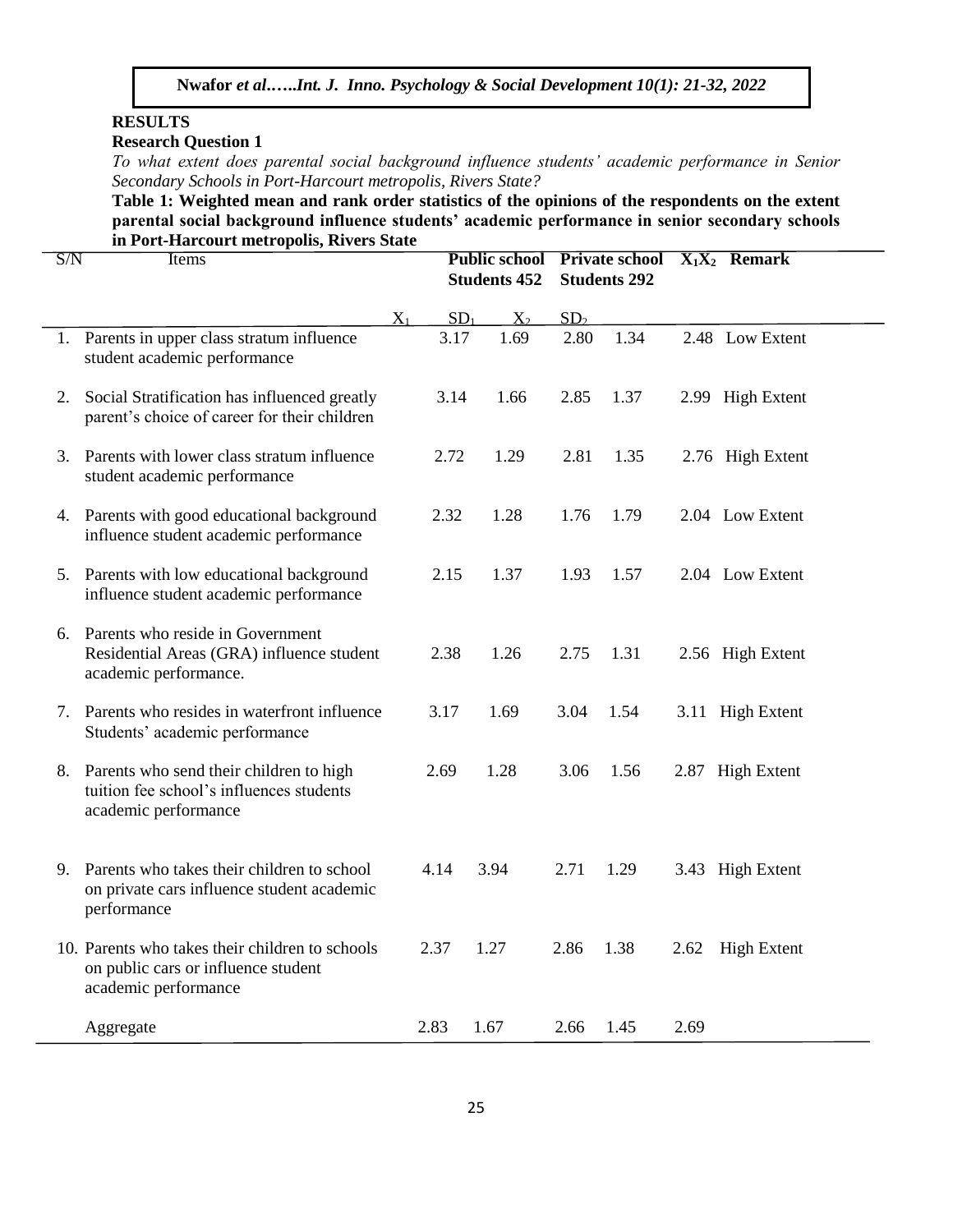Data on table 1: shows that items 2, 3, 6, 7, 8, 9 and 10 have means above the criterion mean of 2.50, they are 2.99, 2.76, 2.56, 3.11, 2.87, 3.43 and 2.62 respectively, which means that parental social background influence students' academic performance in senior secondary schools in Rivers State. In essence, this item reveals that student's academic performance is tied to parental social background. The social background a student parents belongs to greatly influence the student academic performance. While items 1, 4 and 5 has means less than the criterion means of 2.50, they include; 2.48, 2.04, and 2.04. This means that parental social background does not influence students' academic performance in senior secondary schools in Rivers State. The aggregate mean of 2.69 indicate that parental social background greatly influence students' academic performance to a high extent. This might have been attributed to the poor performance of students in internal or external examinations. As such it can be concluded that parental social background influence academic performance to a high extent.

#### **Research Questions 2**

*To what extent does school-based factor influence students' academic performance in Senior Secondary Schools in Port-Harcourt metropolis, Rivers State?*

**Table 2: Weighted mean and rank order statistics of the opinions of the respondents on the extent schoolbased factors influence students' academic performance in Senior Secondary Schools in Port Harcourt metropolis, Rivers State**

| S/N | Items                                                                                             |      | <b>Public school</b> |                | Private school      |      | $X_1X_2$<br><b>Remark</b> |  |  |
|-----|---------------------------------------------------------------------------------------------------|------|----------------------|----------------|---------------------|------|---------------------------|--|--|
|     |                                                                                                   |      | <b>Students 452</b>  |                | <b>Students 292</b> |      |                           |  |  |
|     |                                                                                                   | X1   | SD <sub>1</sub>      | $\mathbf{X}$ 2 | SD2                 |      |                           |  |  |
| 11. | School with adequate science teacher<br>influence student academic<br>performance                 | 3.04 | 1.54                 | 2.78           | 1.33                | 2.91 | <b>High Extent</b>        |  |  |
| 12. | School with adequate arts teacher<br>Influence students' academic<br>performance                  | 3.14 | 1.66                 | 2.78           | 1.33                | 2.96 | <b>High Extent</b>        |  |  |
| 13. | School with good staff room influence<br>student academic performance                             | 2.68 | 1.28                 | 2.67           | 1.28                | 2.67 | <b>High Extent</b>        |  |  |
| 14. | Learning in a conducive<br>classrooms influence student<br>academic performance                   | 2.79 | 1.33                 | 2.92           | 1.43                | 2.85 | <b>High Extent</b>        |  |  |
| 15. | Schools with good reward system<br>toward the students, influence student<br>academic performance | 2.48 | 1.25                 | 2.85           | 1.37                | 2.66 | <b>High Extent</b>        |  |  |
| 16. | School with equipped laboratory<br>facilities influence student academic<br>performance           | 2.16 | 1.36                 | 2.77           | 1.32                | 2.46 | Low Extent                |  |  |
| 17. | Equipped library influences students'<br>Academic performance                                     | 2.39 | 1.26                 | 2.79           | 1.33                | 2.59 | <b>High Extent</b>        |  |  |
| 18. | Living in boarding house influence<br>student academic performance                                | 2.25 | 1.31                 | 2.09           | 1.17                | 2.17 | Low Extent                |  |  |
| 19. | Anxiety and fear influence student<br>academic performance                                        | 2.68 | 1.28                 | 2.82           | 1.35                | 2.75 | <b>High Extent</b>        |  |  |
| 20. | Poor funding influence student<br>academic performance                                            | 3.37 | 2.01                 | 1.76           | 1.79                | 2.56 | <b>High Extent</b>        |  |  |
|     | Aggregate                                                                                         |      | 2.70 1.43            | 2.62           | 1.37                | 2.66 |                           |  |  |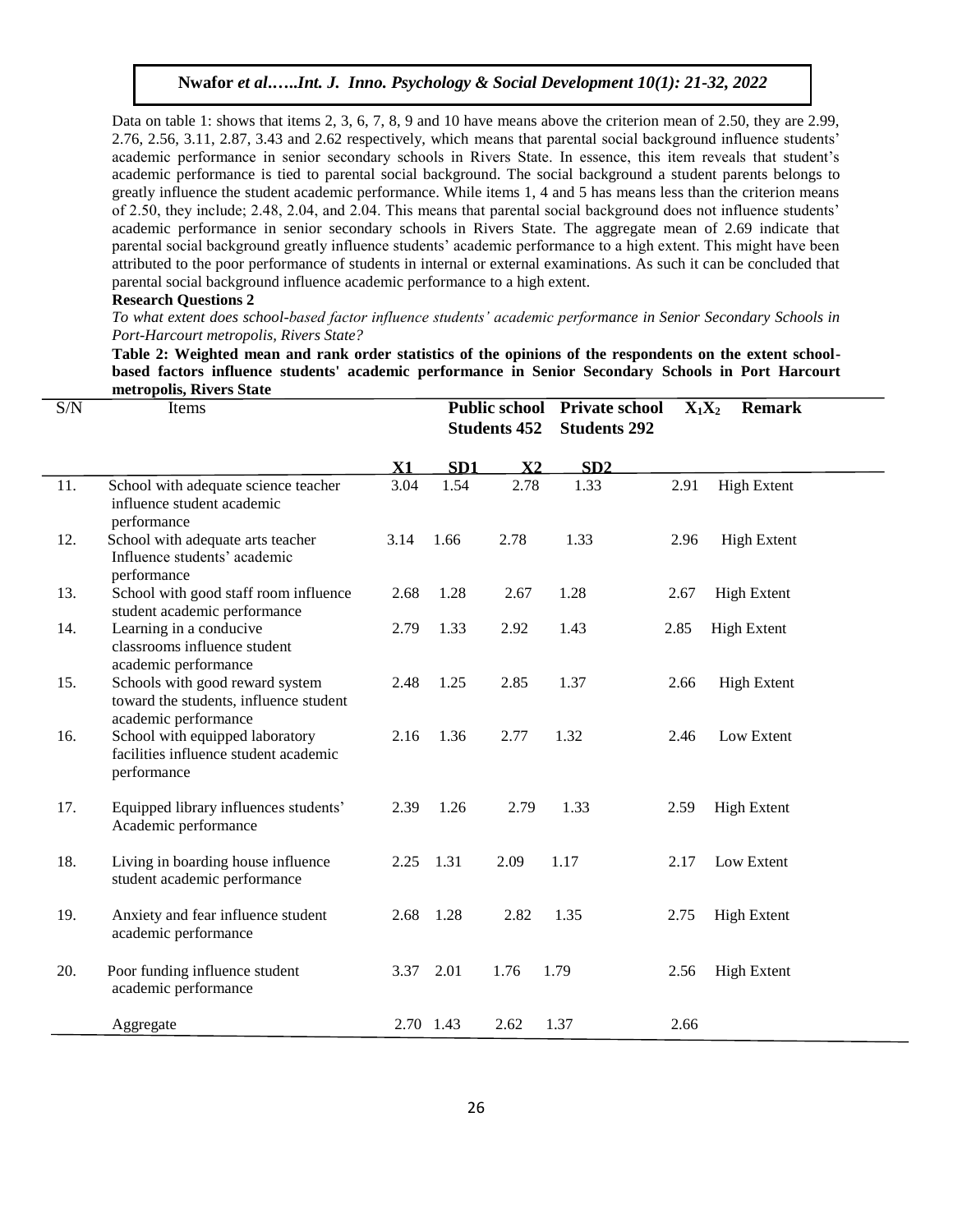Data on table 2: shows that items 11, 12, 13, 14, 15, 17, 19 and 20 has means above the criterion mean of 2.50. They are, 2.91, 2.96, 2.67, 2.85, 2.66, 2.59, 2.75 and 2.56 respectively. This means that school based factors influence students' academic performance in senior secondary schools in Rivers State. That is, good library, laboratory, good class rooms qualified teacher's influences students' academic performance. While item 16 and 18 has means less than the criterion means of 2.50. They are, 2.46 and 2.17 respectively. This means that school based factors does not influence students' academic performance. School based factors such as the school environment, location, man power and facilities does not influence students' academic performance. The aggregate mean of 2.66 revealed that school based factors such as; good library, laboratory, good class room, qualified teachers and etcetera influences students' academic performance in senior secondary schools to a high extent.

**Research Question 3:** *To what extent does parental occupation influence students' academic performance in senior secondary schools in Port-Harcourt metropolis, Rivers state?*

**Table 3: Weighted mean and rank order statistics of the opinions of the respondents on the extent parental occupation influence students' academic performance in Senior Secondary Schools in Port-Harcourt metropolis, Rivers State**

| S/N | Items                                                                            |                |                     |                |                     | Public school Private school X <sub>1</sub> X <sub>2</sub> Remark |                  |  |
|-----|----------------------------------------------------------------------------------|----------------|---------------------|----------------|---------------------|-------------------------------------------------------------------|------------------|--|
|     |                                                                                  |                | <b>Students 452</b> |                | <b>Students 292</b> |                                                                   |                  |  |
|     |                                                                                  | $\mathbf{X}_1$ | SD <sub>1</sub>     | $\mathbf{X}_2$ | SD <sub>2</sub>     |                                                                   |                  |  |
|     |                                                                                  |                |                     |                |                     |                                                                   |                  |  |
| 21. | Parental occupation influence student's<br>Passes in English Language.           | 2.96           | 1.46                | 2.71           | 1.29                |                                                                   | 2.84 High Extent |  |
| 22. | Finance is crucial for child to have<br>Quality education                        | 3.02           | 1.52                | 2.68           | 1.28                |                                                                   | 2.85 High Extent |  |
| 23. | Qualified English teacher influence<br>Student's academic performance            | 2.48           | 1.25                | 2.46           | 1.25                |                                                                   | 2.47 Low Extent  |  |
| 24. | Students with adequate books<br>Influence academic performance                   | 2.42           | 1.26                | 2.37           | 1.27                |                                                                   | 2.40 Low Extent  |  |
| 25. | Homes with mini-library influence<br>Student's academic performance              | 2.44           | 1.34                | 2.87           | 1.38                |                                                                   | 2.66 High Extent |  |
| 26. | Teachers with degree in education<br>Influence students' academic<br>Performance | 2.17 1.36      |                     | 2.63           | 1.27                |                                                                   | 2.40 Low Extent  |  |
| 27. | The kind of school attended influence<br>Students' academic performance          | 2.69 1.29      |                     | 2.18           | 1.35                |                                                                   | 2.44 Low Extent  |  |
| 28. | Home type influence students' academic<br>performance                            | 2.69           | 1.29                | 2.16           | 1.36                |                                                                   | 2.43 Low Extent  |  |
| 29. | Schools with boarding house<br>Influence students' academic<br>Performance       | 2.36           | 1.27                | 2.81           | 1.35                |                                                                   | 2.59 High Extent |  |
| 30. | Few students in a class influence<br>Students' academic performance              | 2.46           | 1.25                | 1.88           | 1.64                | 2.17                                                              | Low Extent       |  |
|     | Aggregate                                                                        | 2.60<br>1.33   | 2.48                | 1.34           | 2.56                |                                                                   |                  |  |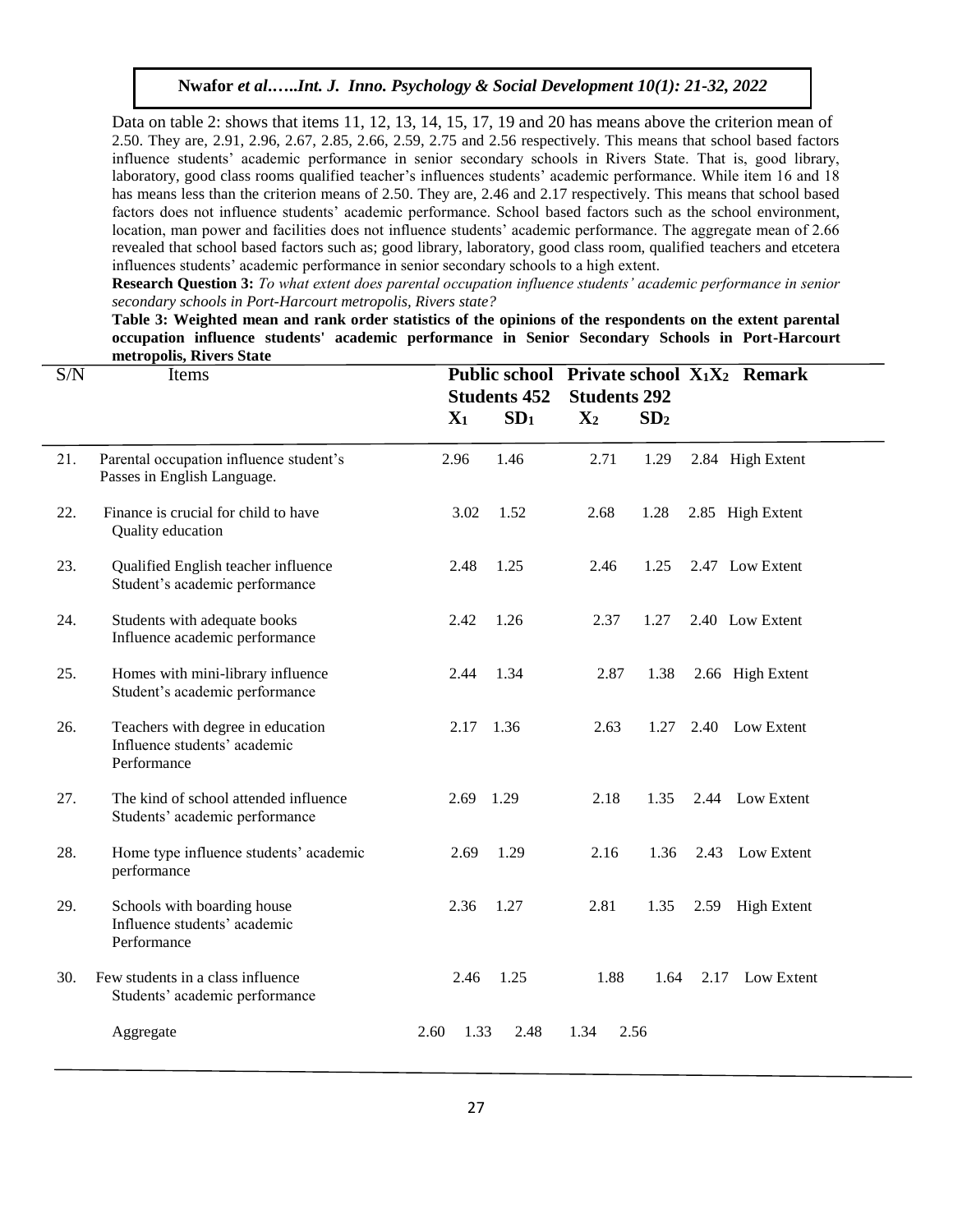Data on table 3 shows that item 21, 22, 25 and 29 has means above the criterion mean of 2.50: They include 2.84, 2.85, 2.66 and 2.59 respectively. Which implies that parental occupation influence students' academic performance in senior secondary schools in Rivers State. While items 23, 24, 26, 27, 28 and 30 has means below the criterion means of 2.50. They include, 2.47, 2.40, 2.40, 2.43, 2.44 and 2.17 respectively. This implies that parental occupation does not influence student's academic performance in senior secondary schools, despite the kind of job secondary school students' parents are engaged in, it does not relatively affect student's performance or scores in internal or external examinations in the Obio/Akpor and Port-Harcourt Local Governments in view.

To this end, the aggregate mean of 2.56 indicates that parental occupation influence students' academic performance to a high extent.

#### **Test of Hypotheses**

Ho<sup>1</sup> There is no significant influence of parental social status on student academic performance between public and private Senior Secondary Schools in Port-Harcourt metropolis, Rivers State.

**Table 4: Z-test calculation of differences between the opinions of Public School Students and Private School Students on their mean responses on the influence of parental social status on student academic performance in Senior Secondary Schools in Port-Harcourt metropolis, Rivers State.** 

| <b>Categories</b>                 | N   | $\mathbf{X}$ | <b>SD</b> | DF  | Sig         | Z-cal | Z-crit | <b>Remarks</b> |
|-----------------------------------|-----|--------------|-----------|-----|-------------|-------|--------|----------------|
| Public School<br><b>Students</b>  | 452 | 2.83         | -1.67     |     |             |       |        |                |
|                                   |     |              |           | 742 | $0.05$ 1.47 |       | 1.96   | Not Rejected   |
| Private School<br><b>Students</b> | 292 | 2.66         | 1.45      |     |             |       |        |                |

Data on table 4: shows the summary of means, standard deviation and z-test of the difference between public school students and private school students on their mean rating on the influence of parental social status on students' academic performance of senior secondary school in Rivers State. The z-test value calculated and used in testing the hypotheses stood at 1.47, while the z-critical value stood at 1.96 with a degree of freedom of 742 at 0.05 level of significance. At 0.05 level of significance and 742 degrees of freedom, the z-cal of 1.47 is less than that of the critical z-value of 1.96. As such the null hypothesis was not rejected, that there is no significant difference between the mean opinions of public and private school students in their mean rating on the influence parental social status on students' academic performance in Port-Harcourt metropolis, Rivers State.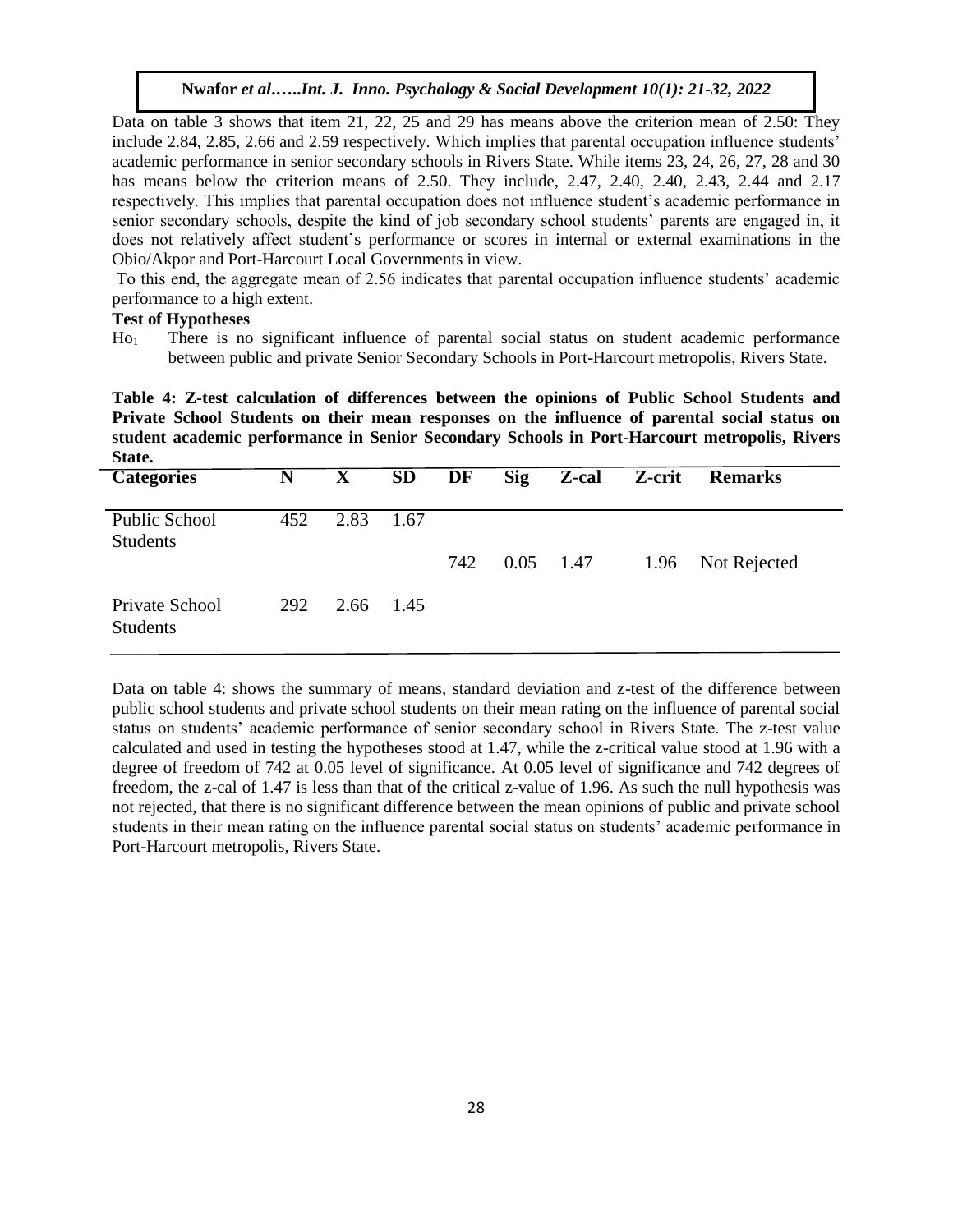**Ho<sup>2</sup>** There is no significant influence of school-based factors on students' academic performance between public and private Senior Secondary Schools in Port-Harcourt metropolis, Rivers State.

**Table 5: Z-test calculation of differences between the opinions of Public School Students and Private School Student on their mean responses on the influence of school-based factors on student academic performance in Senior Secondary Schools in Port-Harcourt metropolis, Rivers State.**

| <b>Categories</b>                 | N   | $\mathbf{X}$ | <b>SD</b> | DF  | <b>Sig</b> | Z-cal | Z-crit | <b>Remarks</b> |
|-----------------------------------|-----|--------------|-----------|-----|------------|-------|--------|----------------|
| Public School<br><b>Students</b>  | 452 | 2.70         | 1.43      | 742 | 0.05       | 0.76  | 1.96   | Not rejected   |
| Private School<br><b>Students</b> | 292 | 2.62 1.37    |           |     |            |       |        |                |

Data on table 5: shows summaries of means, standard deviation and z-test of differences between the responses of public school students and private school students on their mean responses on the influence of school based factors on student academic performance in public and private senior secondary school in Rivers State. The z-test value calculated and used in testing the hypotheses stood at 0.76, while the zcritical stood at 1.96 with degree of freedom of 742 at 0.05 level of significance. At 0.05 level of significance and 742 degree of freedom, the z-calculated value of 0.76 is less than that of the table value of 1.96. As such the null hypothesis was not rejected that there is no significant difference between public school students and private school students in their mean responses on school based factor as it influences students' academic performance in senior secondary schools in Rivers State.

Ho<sup>5</sup> There is no significant influence of parental occupation on student's academic performance between public and private Senior Secondary Schools student in Port-Harcourt metropolis, Rivers State. **Table 6: Z-test calculation of differences between the opinions of Public School Students and Private School Students on their mean responses on the influence of parental occupation on students' academic performance in Senior Secondary Schools in Port-Harcourt metropolis, Rivers State.**

| vian.                             |     |           |           |     |            |       |        |                |
|-----------------------------------|-----|-----------|-----------|-----|------------|-------|--------|----------------|
| Categories                        | N   | X         | <b>SD</b> | DF  | <b>Sig</b> | Z-cal | Z-crit | <b>Remarks</b> |
| Public School<br><b>Students</b>  | 452 | 2.60      | 1.33      |     |            |       |        |                |
|                                   |     |           |           | 742 | 0.05       | 1.2   | 1.96   | Not rejected   |
| Private School<br><b>Students</b> | 292 | 2.48 1.34 |           |     |            |       |        |                |

Data on table 6 shows summaries of means, standard deviation and z-test of differences between the opinion of public school students and private school students on their mean rating on the influence of main streaming on students' academic performance in senior secondary school students in Rivers State. The z-test value used and calculated in testing the hypotheses stood at 1.2 degree of freedom is 742 at 0.05 level of significance, z-cal of 1.2 with a degree of freedom of 742 at 0.05 level of significance. At 0.05 level of significance and 742 degree of freedom, the calculated value of 1.2 is less than that of the critical value of 1.96. In this regard, the null hypothesis is accepted on the ground that there is no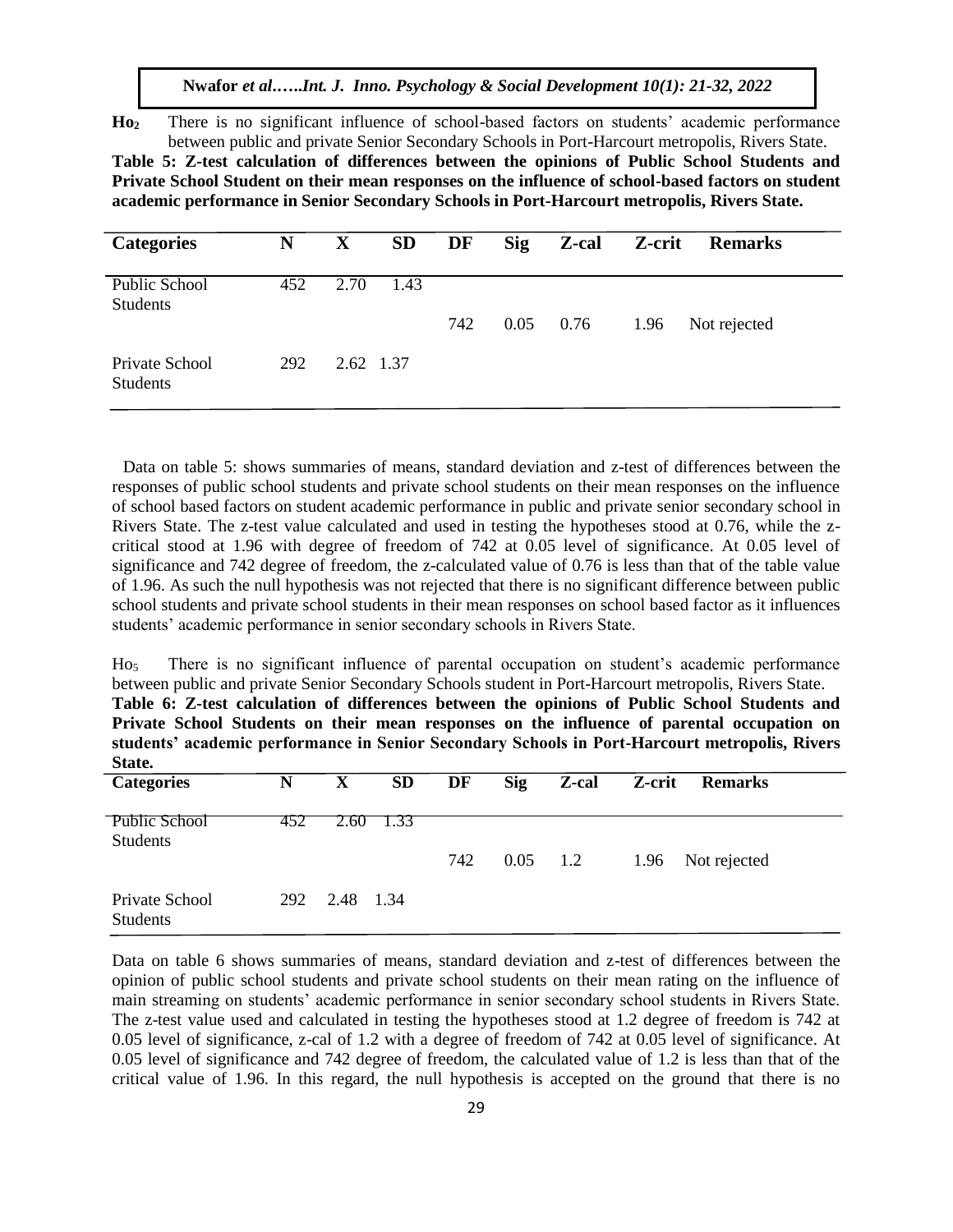significant difference between public school students and private school students in their mean responses on the influence of parental occupation on students' academic performance in Senior Secondary Schools in Port-Harcourt metropolis, Rivers State.

## **Summary of Major Findings**

The following are the summaries of the major findings of the study:

- **1** Parental social background is an important factor of students' educational participation, and influence students' performance in senior secondary school. To this end, students' educational performance has positive link to parental social background. The parents of the student have to persevere to attain the heights he wants to, in other for the children to succeed in their educational performance and achievement. Student's academic performance is relatively tied to parental social background.
- **2** School based factor is another vital aspect of educational pursuit, and to that, influence students' educational performance in senior secondary schools in Rivers State according to the respondents. Schools might as well have the needed facilities to aid learning in other to facilitate learners' performance. School laboratory, library, school buildings, instructional materials in a school aids learners' performance both in public schools and private schools in Obio/Akpor and Port-Harcourt Local Government Area, otherwise known as Port-Harcourt metropolis. To this end, Learners' academic performance is also linked to school based factors. Such as library, laboratory qualified teacher etcetera.
- **3** Parental occupation and its influence on students' academic performance in Rivers State were necessary because income definitely provides basic needs for the students in pursuant of her goals. For a child to have quality and hitch free education in our secondary schools, finance most have its own share in child's performance and achievement. A family with high income, adequately provide necessary needs of a child more than a low income family. Which also have a play with the number of text-books parents would be able to purchase for their children during the academic session. The null hypothesis was accepted that parental occupation influence students' academic performance in public and private senior secondary school's students in Rivers State.

#### **DISCUSSION OF FINDINGS**

This section dealt with discussion of findings as provided under the following subheadings.

## **Parental social background and its influence on students' academic performance**

The study has revealed that parental social background influence students' academic performance in senior secondary schools in Rivers State. In essence, this item reveals that students' academic performance is tied to parental social background. The social background a student parents belongs to, greatly influence the student academic performance. These findings agree with Ekwueme (2005) that parents' socio-economic hierarchy in the community has a strong influence on the education of the child. Socio-economic indices ascribed as follows; parents' income, wealth, education, occupation and political class. Also the findings agreed with Okujagu (2003) who stated that the family social status can help to determine the type of education the child receives and learning capabilities.

## **School Based Factor and its Influence on Students' Academic Performance.**

The findings as regard school based factors such as, teachers' qualification, absenteeism, financial motivation, school infrastructure and quality of instruction and its' influence on students' academic performance reveals that school based factors influence students' academic performance in senior secondary schools in Rivers State. These are good library, laboratory, good class rooms and qualified teacher's influences students' academic performance. These findings are in line with Nwafor (2016), who argues that children who grew up in a family where there is cordial relationship, where they feel more secure, have little or no difficulty in adjusting and adapting to the school environment; whereas the reverse is the case in a family characterized by hostility and neglect. In another assumption, Goldhaber and Brewer (2002) hold that students in secondary school perform better if they are taught by a teacher with a master or bachelor degree in education. Kaziah and Lawrence (2003) are also of the view that a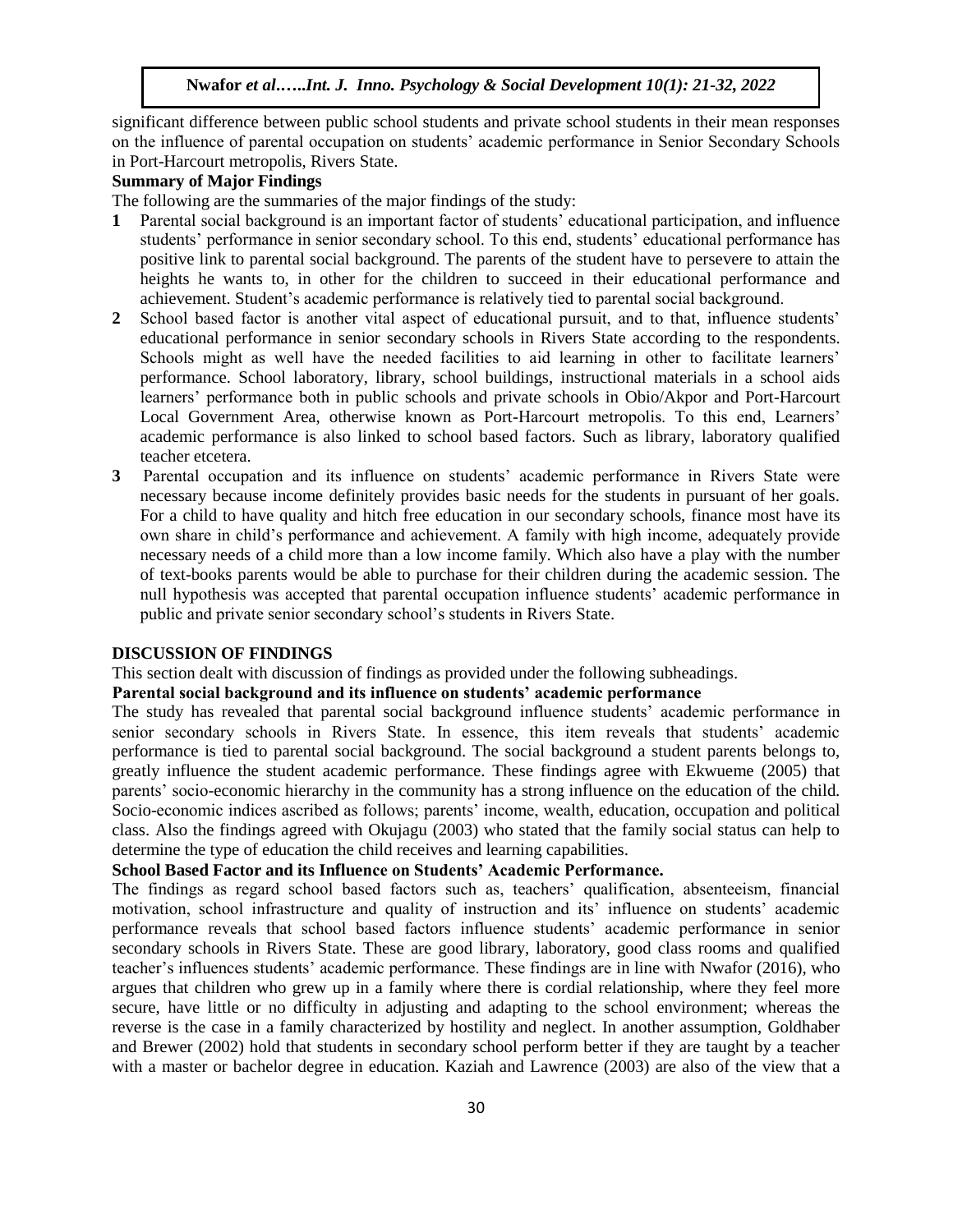qualified teacher is effective, impactful and purposeful, neat and properly dressed, has a warming personality acceptable to the learner.

## **Parental occupation and its influence on students' academic performance**

The result from the study revealed that Parental Occupation influence students' academic performance in Senior Secondary Schools Obio/Akpor and Port-Harcourt Local Government Areas in Rivers State. Onyia (2002) revealed that family of high income and social economic status is likely to adequately provide the need of the child, compared to family of low income and social economic status. These findings are against Ugoji (1998) who postulated that socio-economic status affects the child academic performance or achievement. And in the same page with Nwafor (2016) who submitted that a child of low ranked parents will study and climb up the pedestrian ladder. Whereas a child of a highly ranked citizen of a state might end up a drop out.

## **CONCLUSION**

Based on the findings of this study, the discussion of the findings and their implication in the education system, it was concluded that social stratification has ingredients that positively influence students' academic performance in senior secondary schools in Obio/Akpor and Port Harcourt Local Government Area in Rivers State to a high extent. That is, the social strata which a parent belong to in the society, influence the academic performance of the student.

#### **RECOMMENDATIONS**

In the plight of the findings and conclusions of the study, the following are recommended.

- **1.** Government should provide budget or funds to enable the school function properly whereby students in public schools whose parents or guidance cannot afford textbooks, school uniforms, bags and sandals can have access to fund provided by Government and private individuals in a way of bursary or total scholarship, to cushion the hardship and suffering of the students and their parents. This situation is having serious effect mostly with students from the rural communities. Most of these students withdraws from schools for fishing or farming because, their parents could not afford these items, talk of school fees. These should be properly put into consideration by those in authority, in other to improve students' academic performance in senior secondary schools in the Rivers State.
- **2.** To ensure effective learning environment, government should provide public schools with good infrastructure, so that students in public schools can adequately get access to good school building and facilities that are available to students in some private schools, with fully equipped laboratory equipment for practical, library with updated text books for students to sit comfortably to read and prepare for internal and external examinations. This will lead to positive outcome in student academic performance in the state.
- **3.** Government and other partners should ensure or make it a policy that, all public schools in the state should be boarding schools, whereby students in respect of their background are given the opportunity stay in the school premises. And also ensure that equal opportunity is given to all and sundry, by accessing the school facilities.

#### **REFERENCES**

- Ekwueme, E., & Livinus, O. (2005). *Sociological Foundation of Education*. Port-Harcourt: Harrey Publication Coy.
- Goldhaber, D. D., & Brewer, D. J. (2000). *Does Teacher Certificate Matters? High School Teacher Certification Status and Students' Achievement.* Education Evaluation Policy and Analysis, 22(2), 129-145
- Keziah, A. A., & Lawrence, L. A (2003). *Foundation of Curriculum Development and Implementation.*  Port-Harcourt: Pearl Publishers.
- Kittay E. F. (1999). *Center for Digital Discourse and Culture.* At Virginia Tech University. Retrieved 2014.